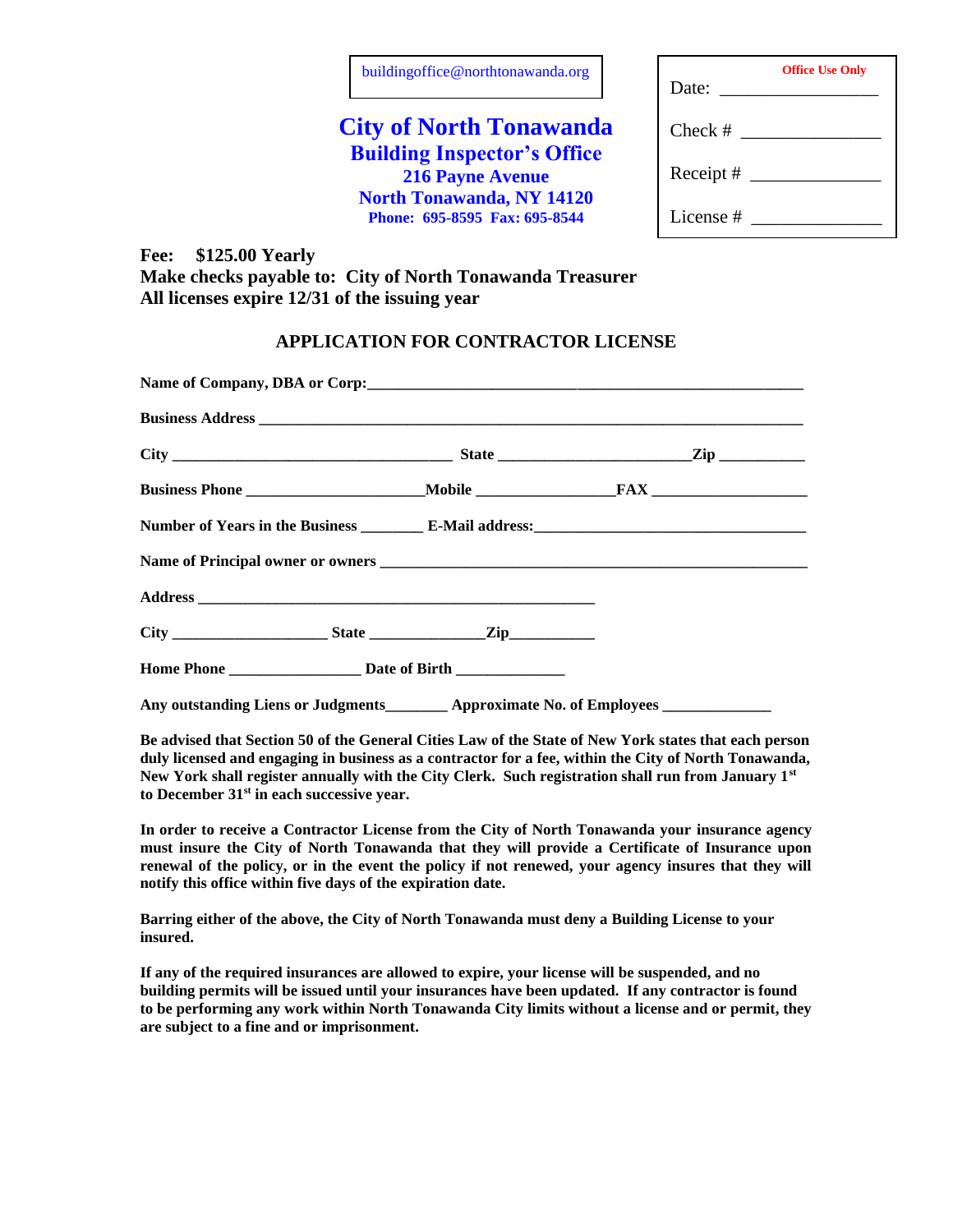**\* Verification by Subscription and Notice Under Penal Law Section 210.45 \***

**It is a crime, punishable as a Class "A" Misdemeanor under the laws of the State of New York, for a person, in and by a written instrument, to knowingly make a false statement, or to make a statement which such person does not believe to be true.**

Affirmed under Penalty or Perjury this day of <u>equal of any set of  $\frac{20}{\sqrt{25}}$ </u>

**\_\_\_\_\_\_\_\_\_\_\_\_\_\_\_\_\_\_\_\_\_\_\_\_\_\_\_\_\_\_\_\_\_\_\_ Signature of Applicant**

# **Check types of construction your company specializes in.**

| Residential<br>Commercial                                                                                                                                                                                                                            |                                                                                                                                                                                                                                                                                                                                 |
|------------------------------------------------------------------------------------------------------------------------------------------------------------------------------------------------------------------------------------------------------|---------------------------------------------------------------------------------------------------------------------------------------------------------------------------------------------------------------------------------------------------------------------------------------------------------------------------------|
| <b>Blacktop</b><br><b>Cell Towers/Antennas</b><br>Concrete<br><b>Decks/Porches</b><br><b>Demolition</b><br>Dry Wall<br><b>Electrical</b><br><b>Exterior Remodeling</b><br><b>Fences</b><br><b>Fire Repairs</b><br><b>Fireplace/Chimney</b><br>Garage | <b>Heating &amp; Air Conditioning</b><br><b>Home Improvements-Additions/Dormers</b><br><b>Insulation</b><br><b>Interior Remodeling</b><br><b>Masonry</b><br><b>New Home-General Contractor</b><br><b>Patio Enclosures</b><br>Roofing<br><b>Signs</b><br><b>Swimming Pool Installer</b><br><b>Tree Trimmer</b><br><b>Windows</b> |
|                                                                                                                                                                                                                                                      | <b>Other</b>                                                                                                                                                                                                                                                                                                                    |

**Rev 11/17**